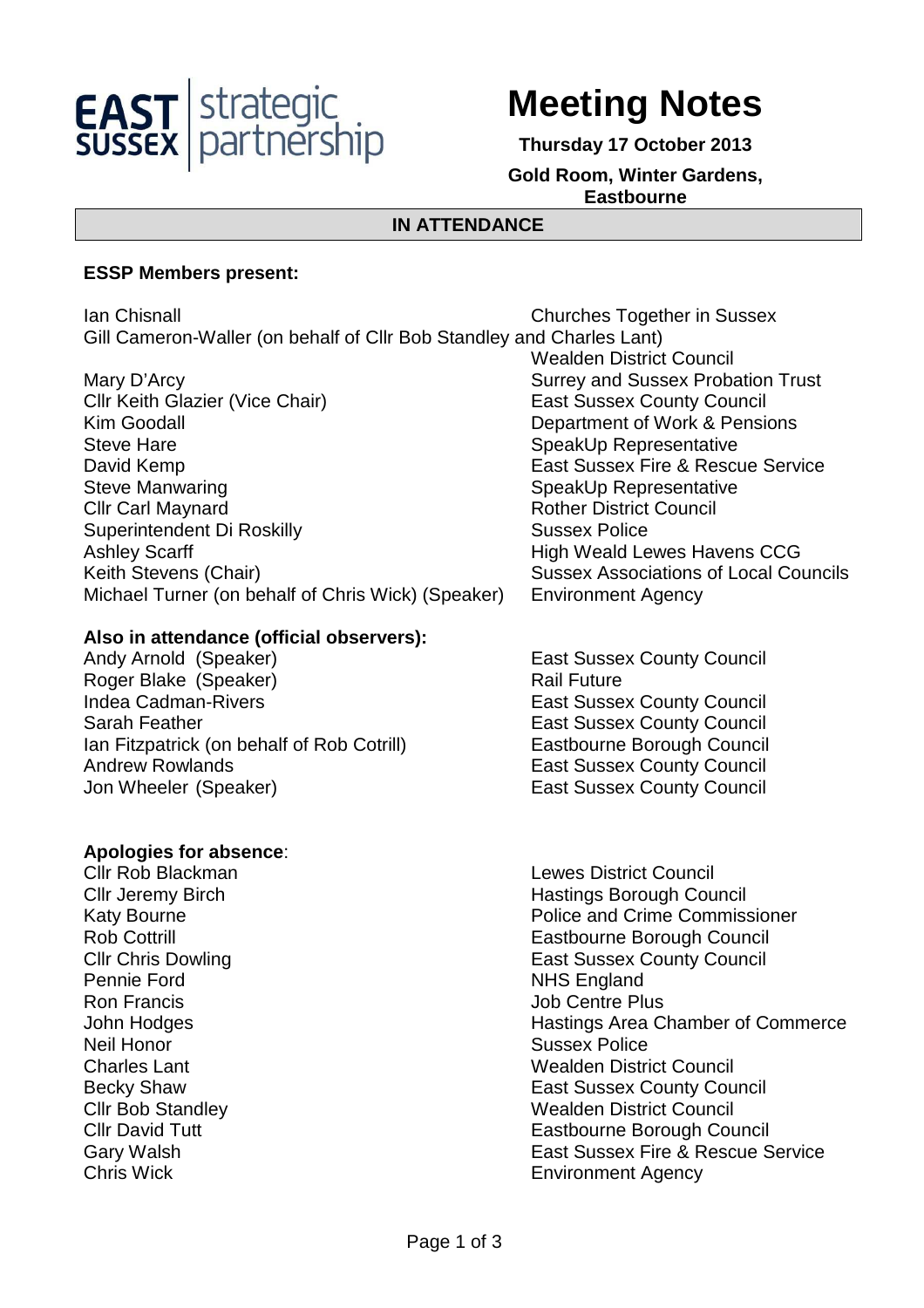# **1) Welcome and Apologies**

Keith Stevens welcomed ESSP members, observers, guests and speakers. Apologies were given and those attending on behalf of others were identified.

## **2) Notes of the meeting held on 18 July 2013 and Matters Arising**

Minutes were agreed as an accurate record and actions confirmed as completed. Keith Stevens asked ESSP members that Steve Mainwaring's request to extend an invite to Kevin Richmond the Chief Executive of Sussex Community Foundation to give a presentation about building philanthropic giving in East Sussex to a future meeting was actioned.

**Action:** Sarah Feather to contact Kevin Richmond to attend a future meeting.

## **3) Environment Strategy update (requested)**

Michael Turner gave a presentation on the reduction of  $CO<sub>2</sub>$  across the County. Michael offered tools that will support partners in reducing emissions. Steve Hare raised a question about the effectiveness of the initiatives available to reduce fuel poverty. Andy Arnold said that there are a variety of schemes and initial investment available to help reduce fuel poverty. Utilising the community and energy saving partnerships which work on Government initiatives and grant opportunities for businesses to combat the initial overheads and become more efficient.

Michael asked that an Environment Strategy Update could be given at the April ESSP meeting. All agreed to endorse the policies.

**Action:** Sarah Feather to add an Environment Strategy Update to the April 2014 meeting.

## **4) Local Transport Plan Update**

Jon Wheeler introduced the report on progress of the local transport plan and actions for the next year. Jon spoke about the progress of the Bexhill to Hastings Link Road as well as the Local Sustainable Transport Fund and the projects will be delivered between now and March 2015. Ian Chisnall asked about improvements for cyclists now that previous funding has all been allocated and if the Council will still consider improvements without the specific Governemnet funding. Jon reiterated that the Local Sustainable Transport Fund has to consider the cycling and walking infrastructure and so would not be disregarded in future plans.

Roger Blake updated the ESSP on the work of Rail Future and requested endorsement from the ESSP for Network Rail's investment plans for 2014-19, their Strategic Business Plan. ESSP gave its endorsement to Rail Future's work.

## **5) Forward Plan**

Keith Stevens highlighted the forward plan and asked for any further items to be added. Keith thought it would be useful at future meetings for a numbers of ESSP members to provide an update on their organisations, particularly given there were a number of new members. All agreed this would be useful.

Mary D'Arcy asked to provide an update on the changes within the Surrey and Sussex Probation Services and this was agreed.